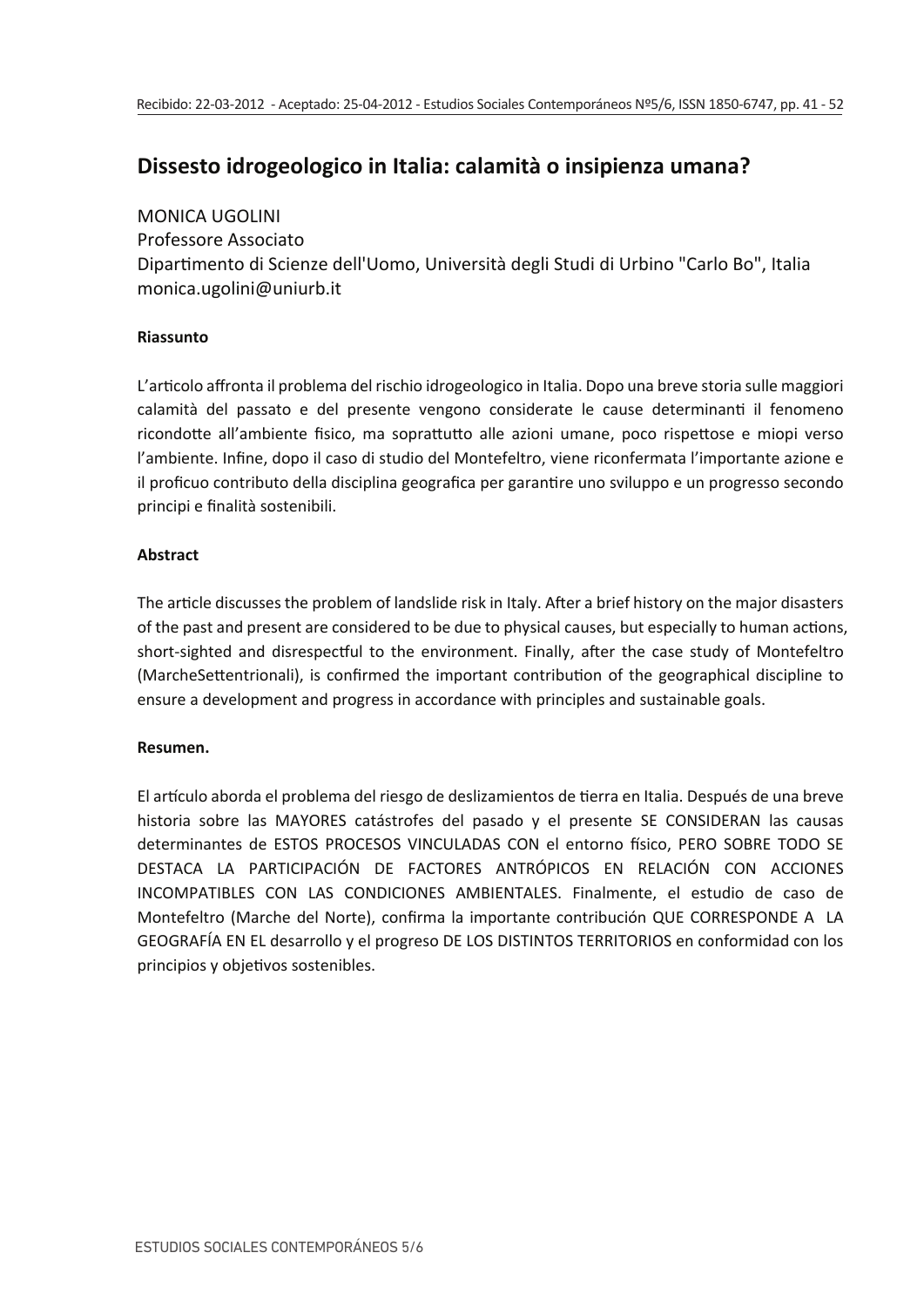### DISSESTO IDROGEOI OGICO IN ITALIA: CALAMITÀ O INSIPIENZA LIMANA?

Se prendiamo un testo specialistico in materia alla voce dissesto idrogeologico si legge "gualsiasi disordine o situazione di squilibrio che l'acqua produce nel suolo e/o nel sottosuolo" (Benedini e Gisotti, 1987). Comprende, quindi, fenomeni negativi diversi, spesso drammatici, che vanno dalle erosioni lente, più o meno contenute, a forme più importanti e estese della degradazione dei versanti e delle acque di superficie o di profondità: frane, alluvioni, esondazioni dei fiumi, valanghe, arretramento dei litorali, subsidenza del terreno

E', tristemente, nota la vulnerabilità territoriale della penisola italiana, distinta da un territorio prevalentemente montuoso, con rocce poco compatte e poco resistenti all'erosione. Date queste premesse il dissesto potrebbe apparire di origine esclusivamente naturale, ma in realtà è frutto di una cattiva gestione del territorio da sempre maltrattato e sfruttato, cui si accompagna una dilagante illegalità. Ormai è sufficiente un temporale estivo per piegare intere province. E con le prime piogge ritornano le immagini televisive di paura e distruzione: un'emergenza che è sempre meno eccezionale e sempre annualmente iterativa. E' una ricorrenza in parte legata alla stagionalità: dall'analisi storica emerge, infatti, una maggiore incidenza in autunno, quando si intensificano le precipitazioni. Ma i dati rivelano anche un incremento a partire dalla seconda metà degli anni Ottanta, quando esplode il boom edilizio, con un altro picco nella seconda metà degli anni Novanta. Jegato all'aumento del territorio antropizzato e all'espansione dell'urbanizzazione spesso in aree di dubbia stabilità.

L'Istituto di Ricerca per la Protezione Idrogeologica (IRPI) e il Consiglio Nazionale delle Ricerche (CNR) hanno evidenziato un incremento a partire dalla metà degli anni Ottanta: dal 1985 al nuovo secolo si sono verificati circa 15000 eventi di cui 13.500 frane e 1.500 piene. Nonostante gli interventi realizzati tra il 2002 e 2010 si sono registrate 905 frane e 72 alluvioni. Sono le frane ad avere pesanti ripercussioni sulle popolazione e a causare maggiori vittime (3407 dal 1960 al 2010); esse interessano principalmente la Lombardia (28%), seguita dall'Emilia Romagna (14%) e dalle Marche (9%)<sup>1</sup>. In particolare l'area di frana si colloca lungo l'arco alpino tra Trentino e Lombardia e si estende sull' l'Appennino tosco-emiliano e marchigiano-abruzzese. In queste aree sono stati registrati danni di diversa entità e, comunque, distribuiti diversamente: l'inventario IFFI ha evidenziato che il 12% degli eventi ha determinato danni rilevanti alle infrastrutture di trasporto (47%), ai terreni agricoli (27%) e in misura minore al patrimonio (17%) e alle persone (0,3%). Più esposta è la rete stradale: in Liguria, nell'Appennino tosco-emiliano e sul versante adriatico, tra Marche e Romagna, Critica è la situazione della rete ferroviaria lungo le tratte L'Aquila-Pescara, Imperia-La Spezia e nell'area campano-calabrese. Criticità si riscontrano, inoltre, nei centri della Lombardia, del Trentino, delle Marche, dell'Abruzzo, della Calabria e della Campania.

Altri dati che invitano a riflettere sono quelli relativi ai centri abitati a rischio idrogeologico, pari a 5581, e agli abitanti nei territori colpiti da tale calamità: sei milioni su una superficie di 29.500 kmg.

Generalmente si parla di calamità naturali anche quando sempre più palesemente le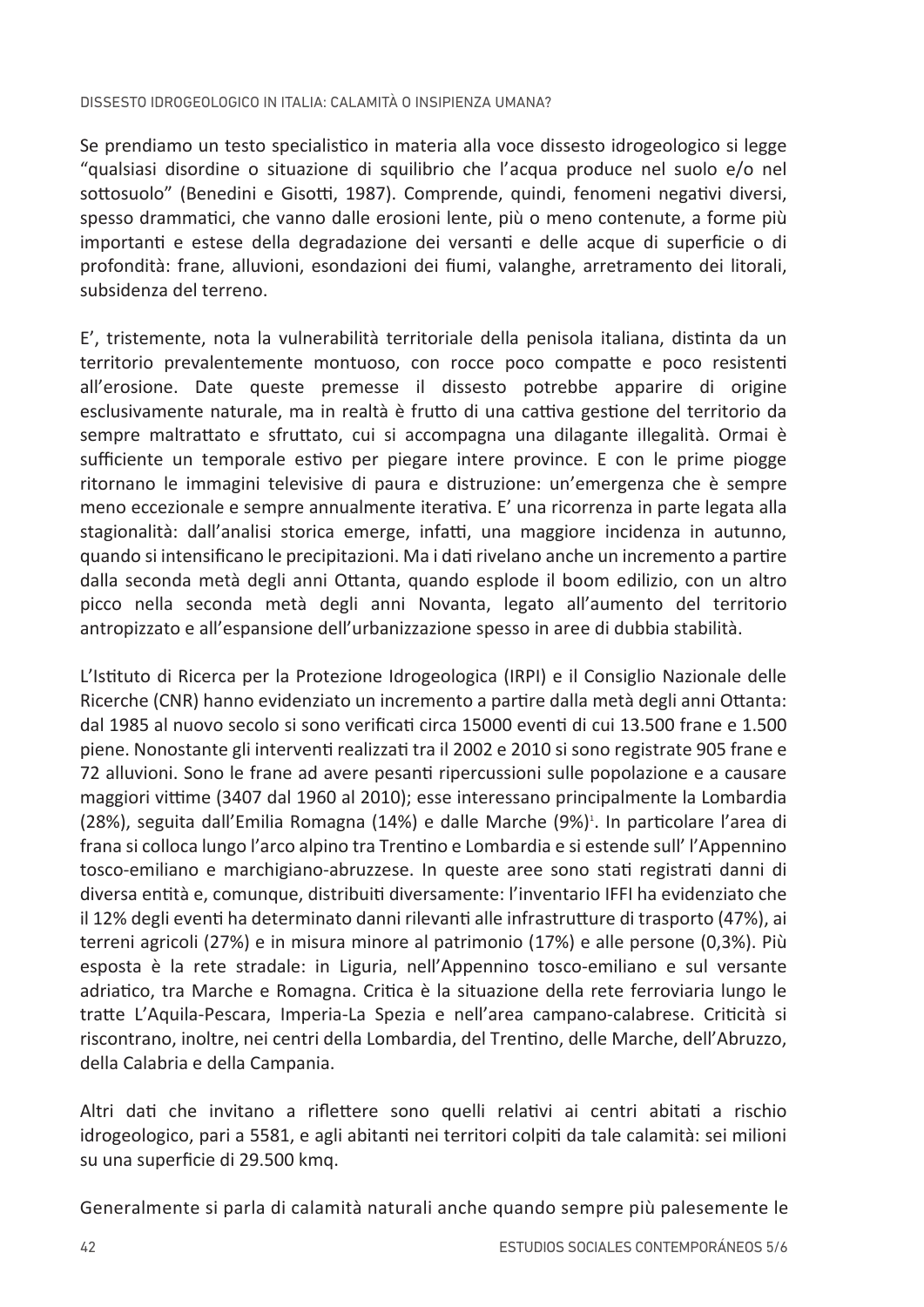cause sono molteplici e spesso dettate da scelte umane, da convenienza economica e da una mancata progettazione e individuazione di aree idonee, compatibili con le condizioni ambientali. Negli ultimi tempi si è sempre più avvertita l'esigenza di valutare preliminarmente l'impatto che determinate strutture possono avere sull'ecosistema, ma ciò non sembra avere arrestato il degrado e l'instabilità dei suoli sottoposti, spesso, a una forte antropizzazione e sui quali le leggi economiche prevalgono sulle logiche più strettamente naturalistiche. Pertanto si può ben affermare che, salvo rari casi, non esistono calamità solamente naturali, ma che queste siano piuttosto il frutto di scelte politiche, che si innescano su premesse idrogeologiche e morfologiche non adeguatamente valutate, se non deliberatamente ed opportunisticamente ignorate.

## Calamità passate e recenti

L'Italia ha una lunga storia di dissesti e il primo censimento sul territorio nazionale fu realizzato dal Ministero dei Lavori Pubblici già negli anni Sessanta. Nel 1992 il Servizio Geologico Nazionale pubblica un importante studio sul Dissesto geologico e geoambientale in Italia dal dopoguerra al 1990 che fornisce informazioni quantitative e qualitative sui principali eventi verificatesi sul territorio italiano. Più tardi, 1998, il Gruppo Nazionale per la Difesa delle Catastrofi Idrogeologiche (GNDCI), gestito attraverso il Sistema Informatico delle Catastrofi Idrogeologiche (SICI), compie un censimento delle aree storicamente colpite da frane<sup>2</sup>. Ma è solo dopo il disastro di Sarno (1998) che si sente l'esigenza di disporre di un quadro completo ed omogeneo sulla distribuzione delle frane in Italia (Aversano, Ruggiero, 2000). Viene quindi avviato uno studio dall'ISPRA e dalle Province Autonome, il progetto IFFI (Inventario dei Fenomeni Franosi in Italia) che fornisce un puntuale quadro sull'instabilità dei suoli. Sono così censite 470.000 frane che interessano una sup. di 20.000 kmq, pari al 6% del territorio nazionale<sup>3</sup>, che hanno prodotto danni a cose e/o persone. L'aggiornamento dello stato idrogeologico fa capo a diversi organismi: è a cura del Centro Studi del Consiglio Nazionale dei Geologi quello sulle frane che hanno avuto ripercussioni sull'ambiente antropizzato, mentre i dati sulle alluvioni fanno riferimento all'ISPRA e pubblicati attraverso l'annuario statistico TAT21'lloh

Davvero storiche sono le alluvioni di Firenze e del Triveneto (1966), di Genova (1970) o la frana nel 1985 a Tesero (TN) e in Valtellina (1987), l'alluvione e le frane in Piemonte (1994), Versilia (1996), la frana nel 1998 a Sarno (SA) e a Soverato (CZ) nel 2000. Fenomeni più recenti: frana a Malborghetto Valbruna (UD) nel 2003, a Varenna (LC) l'anno successivo, nel 2005 a Nocera Inferiore (SA) e nel 2006 a Ischia (NA) e a Vibo Valentia, Infine nel 2009 frana a Messina e nel 2010 a Laces (BZ).

Nell'anno trascorso si sono verificate importanti e disastrosi eventi. In particolare alluvioni e inondazioni nelle frazioni di Marina di Ginosa, nel Comune di Ginosa (versante pugliese), e di Metaponto, nel comune di Bernalda (versante lucano): quest'area, tra il 1 e 2 marzo 2011, è stata interessata da piogge alluvionali, esondazione dei fiumi Brandano, Agri e Galaso, sovraccarico d'afflusso d'acqua sulla diga della Riserva regionale San Giuliano in Basilicata e altri corsi minori, che a seguito di forti precipitazioni, recano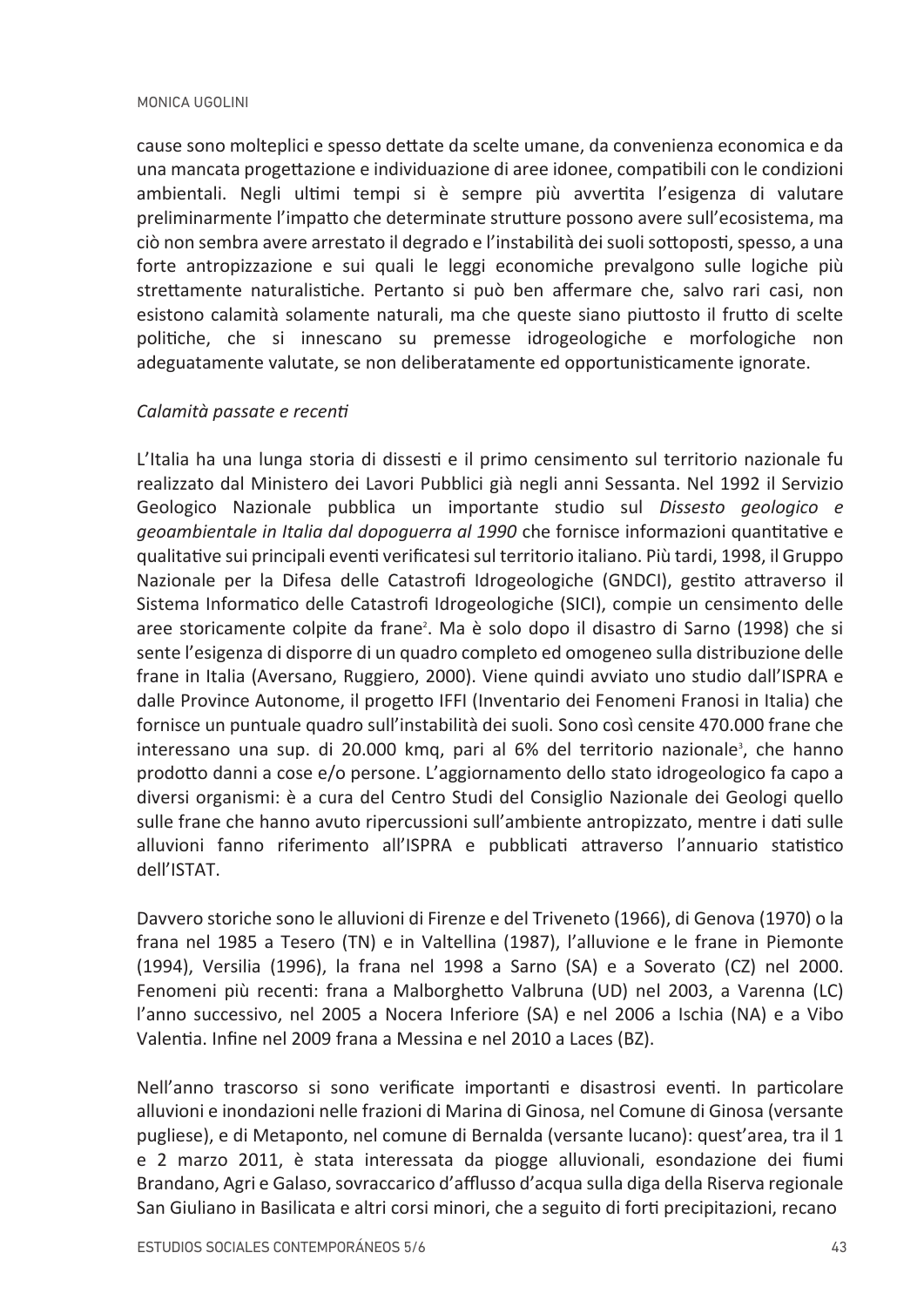danni ingenti agli immobili, alle infrastrutture e all'agricoltura, in particolare a Ginosa, e ingenti danni alla zootecnia nella frazione del Metaponto.

Ad inizio marzo sono le Marche ad essere colpite: i fiumi Tronto, Ete, Chienti, Fiastra, Esino e Misa straripano. Pesantemente alluvionata è l'area di Casette d'Ete (Fermo), dove perdono la vita 5 persone: 3 travolte dall'acqua, 2 intrappolate nelle macchine bloccate in sottopassi allagati.

Ancora, a fine ottobre, una violenta alluvione colpisce lo Spezzino e la Lunigiana, nonché le Cinque Terre, una regione spiccatamente turistica e, per le sue bellezze paesaggistiche, tutelata dall'Unesco sin dal 1997. Esondano i fiumi Vara, Magra e Taro a causa di intense precipitazioni che toccano i 520 mm in meno di 6 ore, e con 12 vittime.

Nemmeno un mese dopo, un'alluvione a Genova provoca lo straripamento dei fiumi Bisagno, Fereggiano, Sturla e Scrivia: 500 mm in 5 ore e 6 morti.

Poche settimane dopo si verifica l'alluvione a Barcellona Pozzo di Gozzo, Merì e Saponara (provincia di Messina), con 3 morti travolti dal fango a Scarcelli, una frazione di Saponara.

In questi ultimi tempi si assiste a una recrudescenza di tali fenomeni. Su tale percezione in parte influisce la maggior informazione e l'attenzione degli organi di stampa e televisivi a fatti calamitosi, che interessano costruzioni private o pubbliche e infrastrutture viarie, di rifornimento idrico o di raccolta di acque reflue. Ma certamente si può sostenere che l'opera di intervento umano si è estesa sul territorio come conseguenza di una crescita di bisogni da parte delle comunità e del fortissimo sviluppo delle tecnologie impiegate, che incrementano dimensioni e intensità dell'impatto sociale sulle strutture ambientali. Queste, peraltro, manifestano sempre più di frequente una incapacità a metabolizzare le azioni umane e, in ogni caso, non è pensabile che la natura possa, con le sue leggi universali, porre rimedio a una cattiva gestione delle risorse. Quanto meno nel breve tempo.

Come si può evincere da quanto detto le aree colpite sono, per lo più, le stesse nel tempo, quasi a sottolineare l'incidenza ambientale, ma in realtà in stretta connessione col malgoverno dei suoli e della loro destinazione d'uso. Il che chiama in causa la politica di pianificazione e progettazione che non avviene secondo criteri di sostenibilità ambientale e spesso si macchia di negatività connesse, per altro sempre più di frequente, con la corruzione politica e interventi occulti della malavita organizzata, nel più completo disprezzo delle vocazioni ambientali e dello sviluppo compatibile del territorio.

## Ambiente killer o miopia umana?

Sempre più spesso i comunicati ufficiali ripetono: "causa stagione di precipitazioni eccezionali si sono verificate frane e dissesti...". Si potrebbe ribattere: "che strana la nostra penisola: in autunno piove, qualche volta a lungo, i fiumi straripano e le tempeste mangiano le spiagge. E pensate che, se avete costruito nel letto di un fiume, ci sono buone probabilità che la casa venga spazzata via per colpa delle alluvioni"<sup>4</sup>.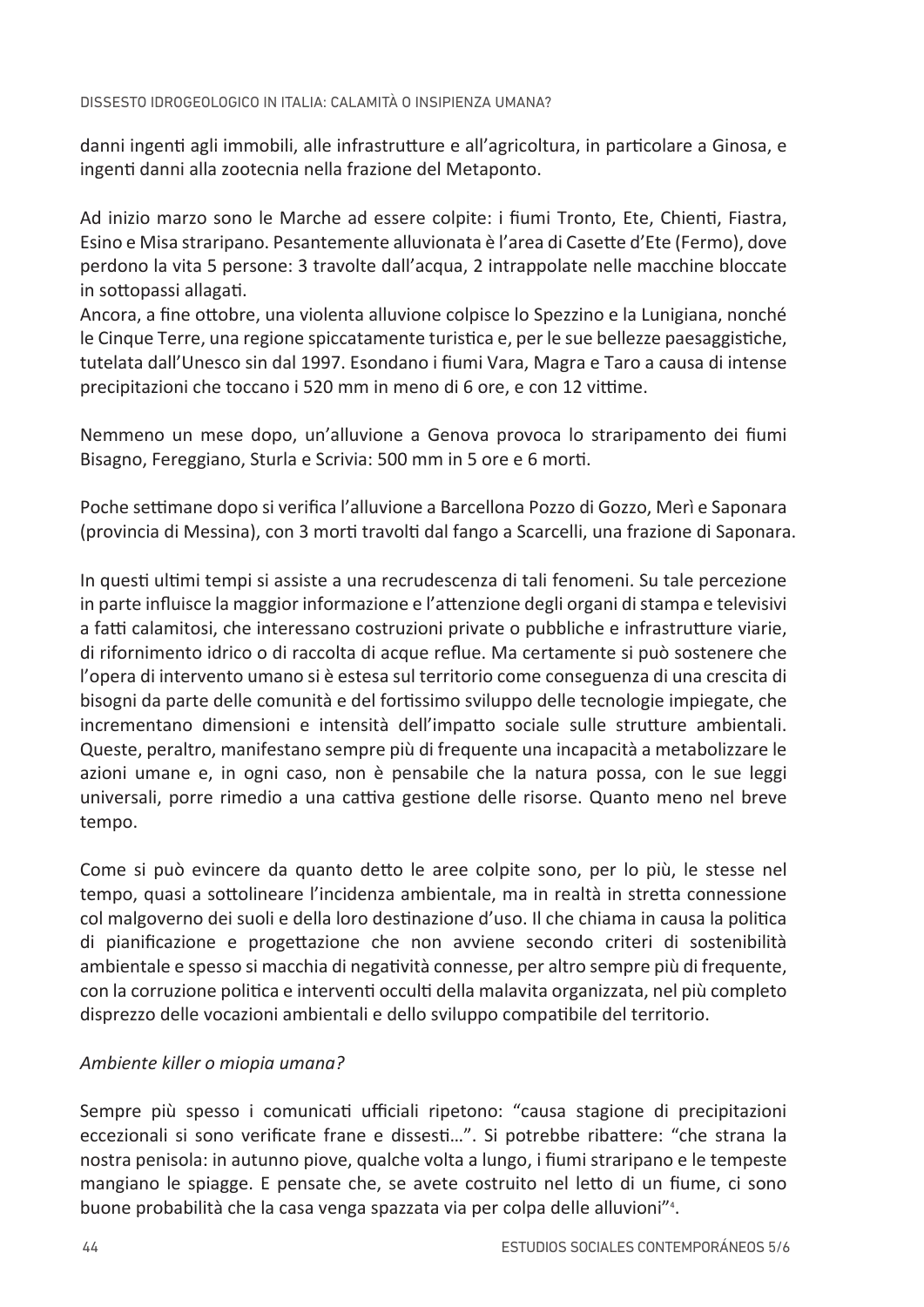E' colpa del maltempo o della cattiva manutenzione del territorio, favorita dalla cattiva politica che ha tollerato le speculazioni, la cementificazione, l'eccessivo uso del suolo e l'urbanizzazione diffusa? Sicuramente, a fronte di un sistema fragile, il problema è quello di interazione tra territorio e comunità, insediatasi dove non avrebbe dovuto. Perché piogge, frane e inondazioni sono fenomeni naturali, il problema è quando colpiscono le infrastrutture che siamo noi a costruire, nella maggior parte dei casi, in zone a rischio o rese fragili proprio dagli interventi umani.

Le prime cause sono sicuramente da rintracciarsi nella conformazione del territorio italiano, costituito per il 35% da montagne con versanti spesso fisicamente instabili, sottoposti a rapida erosione e franosi. Inoltre il 40% è collinare formato da terreni argillosi o comunque soggetti a frana nei periodi piovosi. Infine anche l'erosione delle coste rientra nel rischio geologico della nostra penisola i cui litorali sono statti modificati per accogliere insediamenti residenziali, turistici o industriali.

Al problema idrogeologico concorrono, senza dubbio, anche le condizioni climatiche che stanno cambiando. Da anni si registrano precipitazioni più concentrate, che assumono l'aspetto di fenomeni estremi, con indubbio sconcerto degli abitanti colpiti, ma che sembrano denunciare una fase di forte instabilità, non solo climatica, del pianeta. Inoltre sempre più spesso le precipitazioni, a carattere temporalesco, cadono dopo lunghe siccità, quindi su un terreno secco e compatto, non in grado di assorbire l'acqua che velocemente scorre in superficie e rapidamente raggiunge i fiumi con conseguenti piene che erodono le sponde e i viadotti o altre opere umane realizzate presso le rive.

Se volessimo sciogliere le complessità che riguardano il degrado dei suoli dovremmo operare un primo distinguo tra le numerose cause concorrenti. Indubbiamente esistono fattori che si legano all'ambiente originale: la natura del terreno, la litologia, la giacitura, l'acclività dei versanti, le variazioni climatiche, le precipitazioni eccezionali hanno un peso rilevante, ma non basterebbero da soli a giustificare la frequenza di questi eventi, la gravità e le dimensioni del dissesto idrogeologico. Per poterci spiegare tutto ciò dovremo chiamare in causa le attività umane che hanno prodotto disboscamento, scavi, tagli, meccanizzazione agricola poco rispettosa delle condizioni ambientali, in particolare una viticoltura esasperata e una coltura del grano in aree non adatte, l'introduzione di monocolture connesse con l'abbandono delle campagne da parte dei contadini, l'attività edile conseguente alla preponderante concentrazione in polarità urbane della popolazione. Ma si è prodotta anche una sorta di crescente disaffezione per il mondo rurale e una certa insensibilità alle logiche che in passato consentivano una stabilità dei suoli. Così sono venuti meno il controllo costante dei versanti e la lotta contro l'erosione da parte delle acque "selvagge": la presenza di agricoltori nelle campagne si è fatta rara e discontinua e questo ne è il risultato più evidente e dimostrativo di un mancato presidio umano, attento alla rete di emungimento delle acque.

Frequenti fenomeni di dissesto si sono registrati proprio negli anni '80 quando è significativamente aumentata la cementificazione e forte è stata la crescita urbana. L'esodo montano del dopoguerra ha finito con l'interessare tutto il mondo rurale, anche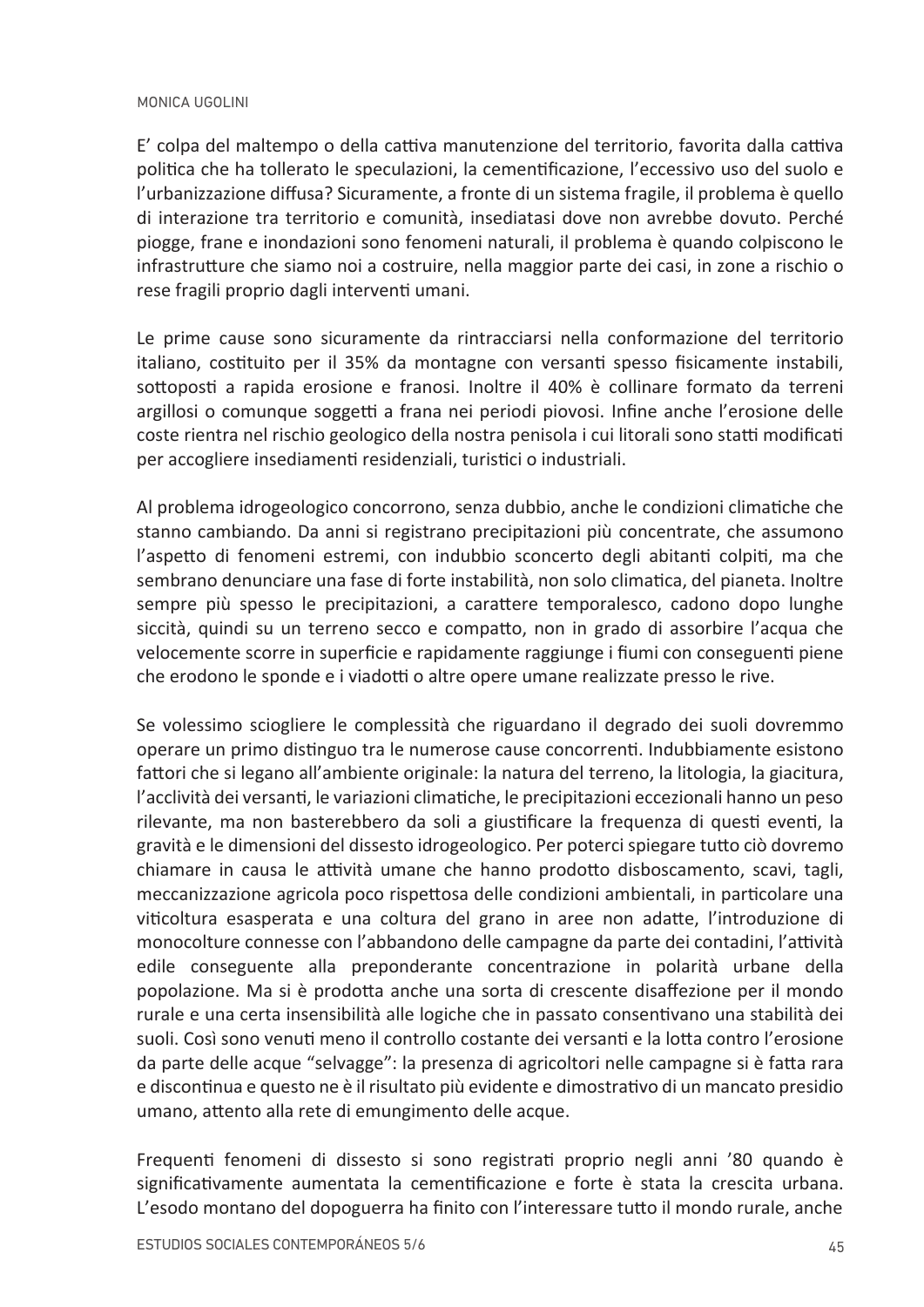### DISSESTO IDROGEOI OGICO IN ITALIA: CALAMITÀ O INSIPIENZA LIMANA?

quello dell'alta collina, per effetto di una espulsione da un mondo e un tempo carichi di rinunce e di sacrifici per la famiglia contadina, a fronte di suoli poco fertili e poco remunerativi. Ma anche il resto delle aree extraurbane è stato successivamente interessato da un analogo movimento e questa volta non tanto o non soltanto per l'espulsione, ma per la forte attrazione che le città esercitavano con le loro blandizie e, comunque, con le prospettive di una vita socialmente più gratificante, ricca di relazioni e di possibilità di affermazioni sociali. Ne sono prova le aree di pianura e soprattutto le aree costiere, meta di flussi pressoché inarrestabili che solamente negli ultimi anni sembrano essersi rallentati fino ad una completa e temporanea stabilizzazione.

La maggiore antropizzazione si è registrata, inoltre, allo sbocco di valli e in prossimità dei fiumi le cui aree sono state occupate da abitazioni, industrie e intensive attività agricole e zootecniche. Queste hanno tolto al fiume il suo spazio nel caso di piena. E' ciò che è accaduto a Genova, dove il Fereggiano non è riuscito a defluire nel Bisagno. Qui si è formato a valle un tappo che ha impedito il regolare deflusso e in pochi minuti il livello del torrente si è alzato fino a esondare. In realtà il Fereggiano, imbrigliato da due muraglioni in cemento armato di 12 metri, con un alveo di 12 metri, consente un buon deflusso. Ma più a valle il torrente trova una strozzatura e dove s'interra nuovamente ha un'apertura che a mala pena raggiunge quattro metri d'altezza per sette di larghezza. Un imbuto che non consente lo smaltimento di tutta l'acqua in arrivo e in corrispondenza del quale è avvenuta l'esondazione. A peggiorare la situazione hanno contribuito l'accumulo di detriti e gli smottamenti di terra sul letto del torrente stesso.

L'idrografia è un sistema in grado di autoregolarsi, è un sistema elastico e quindi capace di ridisegnare nuovi percorsi al variare delle condizioni pluviometriche. Ma l'uomo ha modificato gli assetti e le dinamiche dei fiumi: già dagli anni '70 è intervenuto con escavazioni selvagge ed asportazione di ghiaie (poi fortunatamente regolamentate), ha sbarrato fiumi e ha ridotte le aree di esondazione naturale, ha distrutto gli ambienti ripali. ha alterato il regime e la qualità delle acque.

Sempre più spesso i corsi d'acqua sono stati trasformati in canali e si è obbligata l'acqua a scorrere in alvei sempre più stretti, incapaci a consentire un rapido deflusso delle acque verso valle nei periodi di piena. Basti pensare a Messina, dove a fianco delle fiumare sono state costruite chiese e scuole; altro esempio a Barcellona e Villafranca, dove le fiumare sono state coperte (tombinatura) in modo da consentire l'utilizzazione dello spazio soprastante per strade o altre opere.

Non vanno, inoltre, ignorate le frequenti costruzioni di briglie, dighe e invasi. Si continua a captare le acque, a costruire ponti con "luce" troppo stretta, a cementificare e impermeabilizzare gli argini. Ci si continua a illudere che con le opere di difesa idraulica si possano strappare impunemente altri terreni ai nostri fiumi, già irrimediabilmente attaccati dall'urbanizzazione. La memoria umana si è fatta corta e dimentica che, accanto alle piene annuali, esistono quelle eccezionali, quelle storiche che avvengono con ritmi secolari e non annuali e che riempiono il cosiddetto alveo di inondazione, ormai per lo più occupato da costruzioni e viabilità.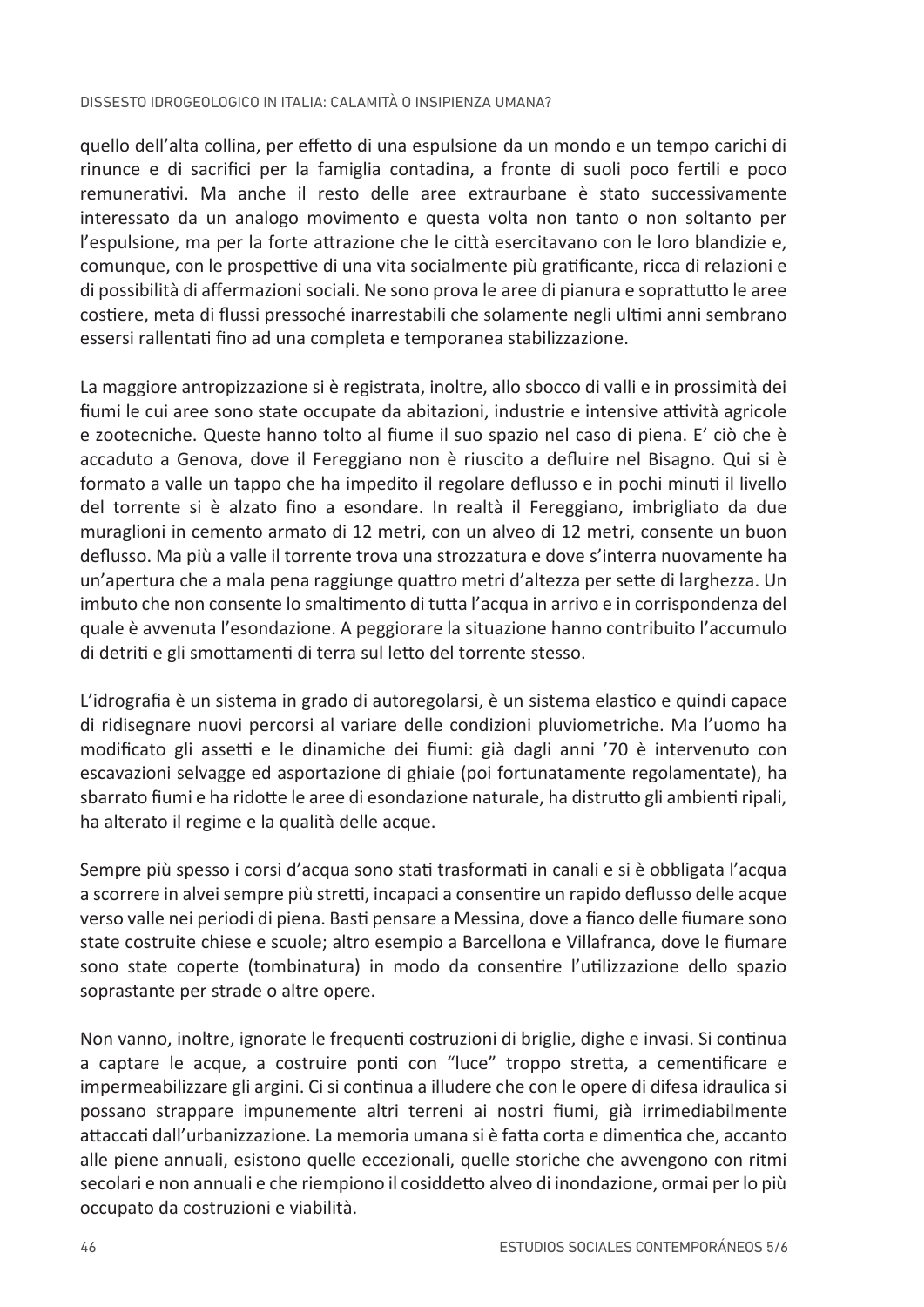Altra piaga che in qualche modo contribuisce seriamente al dissesto idrogeologico è il denudamento conseguente al taglio eccessivo del patrimonio forestale e agli incendi. Quest'ultimo fenomeno è sempre più evidente in estate quando c'è maggior mobilità vacanziera ed è legato alla pratica rapida di eliminazione della coltre erbacea e delle stoppie. L'erosione continua ha portato alla perdita di fertilità del suolo e l'utilizzo a pascolo ha spesso impedito il ripristino della vegetazione naturale, innescando il fenomeno della desertificazione. Le aree mediterranee sembrano essere sempre più esposte a questo processo in connessione con una tendenza tropicalizzante del clima per il quale il contributo antropico è forse difficile da misurare, ma certamente è da prendere in seria considerazione per le incidenze denunciate, sempre più con maggior frequenza, da parte degli studiosi che indagano il riscaldamento terrestre.

Infine anche l'esigenza di un asse viario più comodo e rapido spesso è avvenuta a spese dell'ambiente locale e con l'apertura di cave di prestito e l'arbitrario prelievo di inerti dagli alvei fluviali, la distruzione della copertura boschiva e forestale. Questa è particolarmente evidente sulle Alpi e sui rilievi appenninici dove si sono affermate stazioni invernali, con piste da sci e impianti di risalita che tagliano le distese di abeti e larici, producendo ampi squarci e nel senso della massima pendenza.

L'uomo non è più attento al territorio. In particolare è venuta meno nelle campagne la costante e certosina opera di manutenzione assicurata, in passato, dal contadino. Stessa situazione si è verificata sulle aree montane, dove sono scomparse le tradizionali attività agricole e forestali, importanti e fondamentali per il presidio del territorio e dove anzi le iniziative antropiche avvenivano in sintonia e sinergia con i processi della natura. Non in antitesi

## Un caso di studio: l'area del Montefeltro

Il problema dell'erosione accomuna molte regioni italiane e suscita giustificate preoccupazioni per la conservazione del suolo, bene prezioso e limitato. Una delle regioni più colpite sono le Marche, con una maggiore incidenza nel pesarese e nella provincia di Ancona. Nella provincia di Pesaro, il Montefeltro è sicuramente l'area più interessata. Questa vulnerabilità è conseguenza di coperture impermeabili, rocce argillose rimescolate e sconvolte da grandi frane sottomarine in occasione del sollevamento appenninico. Questa colata gravitativa ha trasportato "esotici" di grandi dimensioni, vere montagne, come il monte Carpegna. Questi sono causa di ulteriore instabilità perché costituiti da formazioni rocciose molto permeabili (calcari e arenarie) alla cui base, al contatto con le argille, sgorgano sorgenti che alimentano corsi d'acqua, ma favoriscono vistose forme di erosione, non escluse quelle di crollo. "E' la zona degli smottamenti e delle colate più estese della regione: aree in continuo movimento che si estendono per centinaia di metri come quelle di Soanne (Pennabilli) o di Sant'Agata Feltria" (Persi, 1974, pp. 4-5).

Una vulnerabilità storica già segnalata nei documenti dei secoli passati (1561 e 1748), a cui si uniscono sempre nuovi smottamenti che passano inosservati se su aree prive di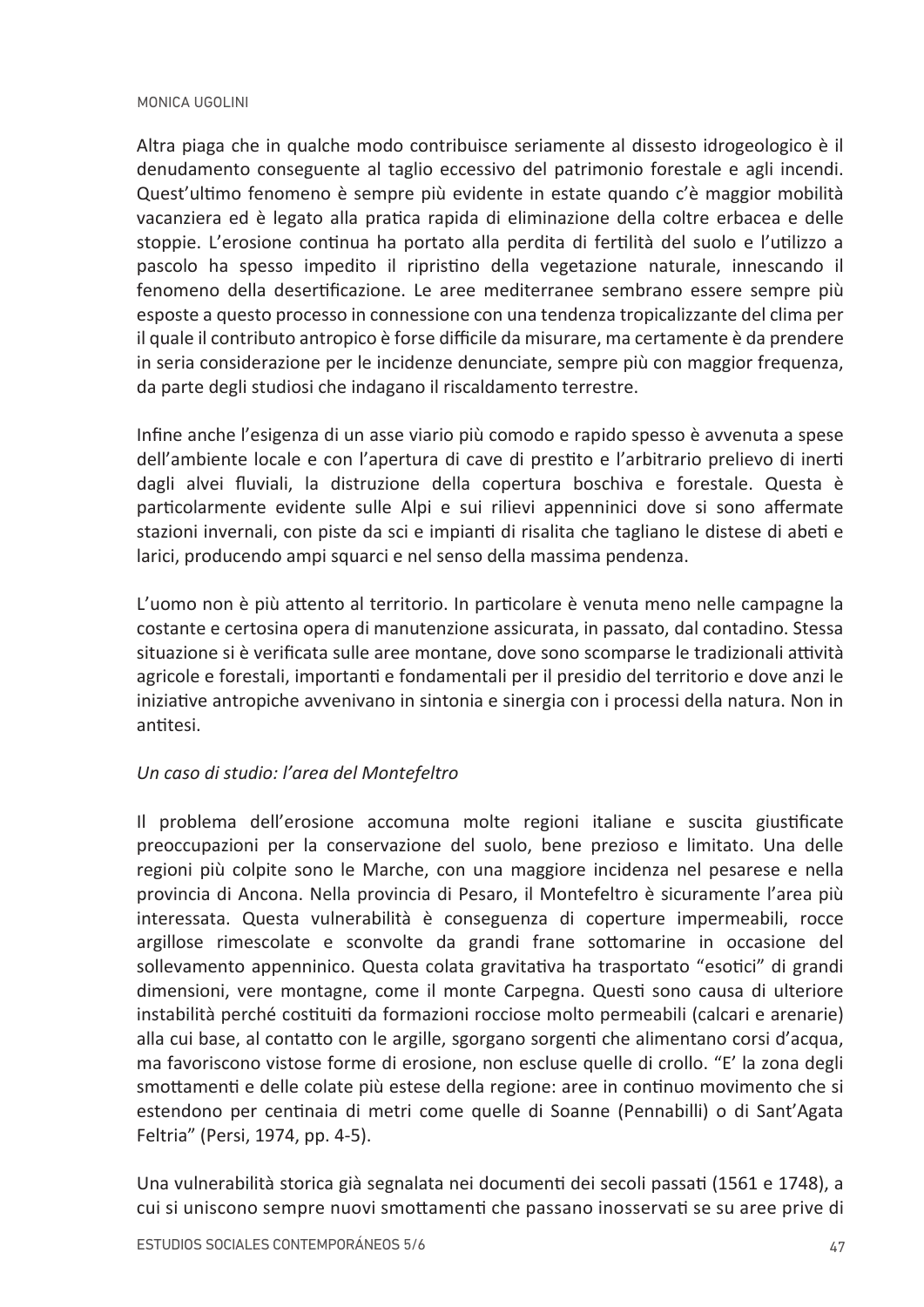### DISSESTO IDROGEOLOGICO IN ITALIA: CALAMITÀ O INSIPIENZA UMANA?

opere umane o se su piccole estensioni. In altri casi, invece, creano problemi soprattutto quando le masse in movimento raggiungono e intaccano strade, ponti, abitazioni ed altre opere umane: è frequente, specialmente in autunno, che la strada consolidata e bitumata poco tempo prima, ceda nelle stesse tratte, con interruzioni più o meno prolungate.

Nel Montefeltro si può riscontare una tipologia di dissesti piuttosto varia nonostante la dominante litologica argillosa, e dovuta alle diverse pendenze e alla lunga presenza umana che dalla preistoria fino al presente ha prediletto questo territorio solcato da ampi corsi d'acqua. Sono questi ad aver accolto le piste e le vie di transito verso la sponda tirrenica. Ma i versanti, coperti da fitte foreste e le sommità erte e protette dei rilievi costituivano rifugi sicuri e dominanti le valli che si snodavano ai loro piedi. Di qui la nascita di antichi insediamenti già in epoca romana e forse precedente a questa, e soprattutto l'affermazione di comunità arroccate, protette da mura e fortificazioni che sono state culla di Signorie rivali: i Montefeltri che poi scelgono come capitale Urbino, e i Malatesti che scelgono come sede Rimini. Tutta l'area è stata oggetto di progressivo disboscamento e messa a coltura, nonostante le pendenze talora accentuate e i suoli a prevalenza argillosi. Il carico demografico, soprattutto a partire dall'Ottocento, ha costretto ad interventi sempre più estesi ed invasivi il cui risultato è, però, un paesaggio tra i più suggestivi delle Marche, con aree in cui predominano le forme bizzarre e. per alcuni aspetti, sinistre dei calanchi, estesi un po' ovunque, le frane più o meno recenti, i villaggi e i centri di sommità che testimoniano una fiorente civiltà castellana, ora meta di un turismo interessato al paesaggio e ai beni culturali.

Nel Montefeltro l'esodo rurale a favore della costa e del fondovalle ha portato all'abbandono della cura minuziosa delle acque di scorrimento superficiale ed ha innescato la ricerca di un nuovo assetto idrografico e di un nuovo equilibrio attraverso l'accelerazione dell'erosione dei suoli con ripetuti dissesti, smottamenti e colate che talora hanno messo in crisi la stabilità di antichi e portentosi insediamento come San Leo e Montebello lungo la valle del Marecchia. Il primo, con le sue chiese romaniche e il castello imprendibile se non "per fame o per tradimento", ha risentito di crolli di cui reca testimonianza la colata dei detriti che borda "la rupe" a settentrione. Lì era l'unico accesso alla sommità, quello che servì a San Francesco per raggiungere l'erto abitato e ricevere in dono le terre toscane (La Verna).

In questa regione storica tra Marche e Romagna la rete idrografica minore (ma universalmente diffusa), composta di rigagnoli, fossati e torrentelli risulta profondamente alterata dalle opere e dalle attività umane e i suoli sono modificati nella composizione e nella struttura dal prolungato sfruttamento agricolo. Sicché il suolo risulta particolarmente assottigliato e impoverito, con capacità limitata nella lotta contro l'erosione accelerata. Sebbene in ripresa, ma di limitata estensione, la copertura vegetale non è in grado di opporre resistenza efficace al degrado dei versanti. Si tratta di piante a foglie caduche, querce, carpini, faggi e castagni questi, in passato, assai estesi ed ora ridotti a isole circoscritte.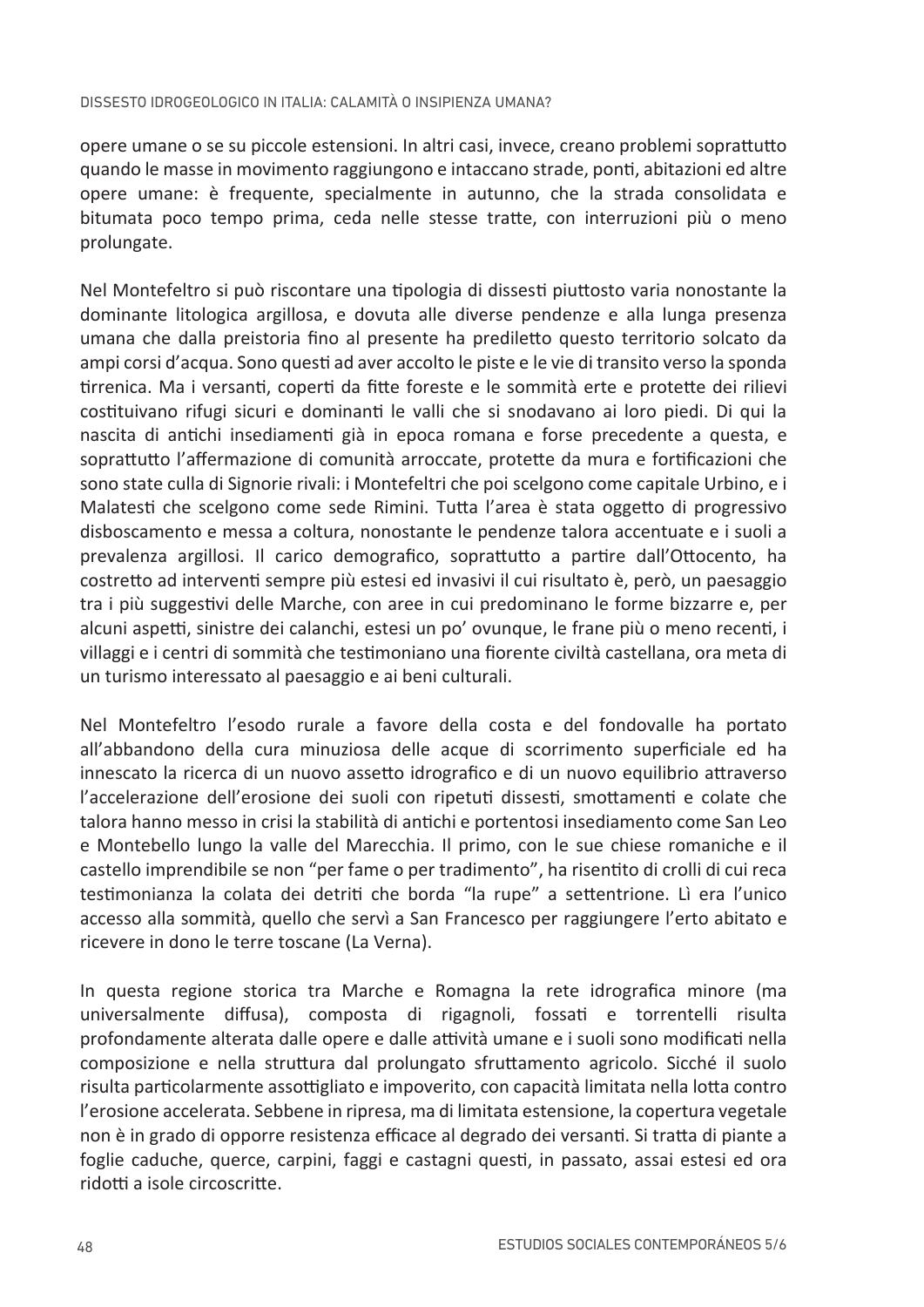Come in altre aree anche qui il dissesto non è conseguente a condizioni fisiche, ma piuttosto a una gestione storica dettata dal bisogno e dalle necessità di sopravvivenza. Si è accennato come l'esodo abbia contribuito al dissesto idrogeologico: è venuta meno la mano che modulava le acque dei fossi, di chi curava il reticolo dei canaletti d'irrigazione e drenaggio, di chi smaltiva l'acqua stagnante. In una parola è venuta a mancare la grande perizia con cui i contadini riuscivano a frenare l'estensione dell'erosione con opere di regimazione ancora visibili nel paesaggio agrario. L'abbandono delle campagne ha segnato tutto il mondo rurale, ma proprio in quest'area ha registrato punte massime e ha favorito l'instabilità dei suoli. Anche il diffondersi delle meccanizzazione, non solo non ha arrestato l'esodo, ma ha portato all'abbattimento di alberi per disporre di spazi liberi più ampi. Inoltre su terreni argillosi l'aratura più profonda ha determinato, soprattutto se seguita da piogge, maggiore capacità erosiva e di trasporto delle acque che raggiungono i livelli impermeabili sottostanti e determinano slittamenti e vistose colate.

Come già osservato, in quest'area fragile si è intensamente disboscato e sfruttato l'ambiente con cave di argilla, di rocce calcaree e arenacee o di inerti fluviali per l'edilizia. la costruzione di strade e di tutte le strutture e infrastrutture funzionali al vivere moderno.

Tra le opere umane sono proprio le strade ad essere più colpite dal dissesto idrogeologico perché, sviluppatesi sui fianchi delle vallate, sono coinvolte da masse franose. Inoltre spesso, per collegare i centri di sommità, queste devono superare zone instabili cosicché lungo la carreggiata la segnaletica automobilistica di frane attive rimane pressoché perenne. L'esigenza di strade comode, meno tortuose ha portato alla costruzione di terrapieni: ma basta un solo inverno perché la strada vada in frana, così da costringere la viabilità a riprendere il vecchio percorso (casi a Pietracuta, San Leo, Carpegna, Montecopiolo...) con ritardi nei trasporti, disagi alle popolazioni e aumenti di costi. In passato la freguenza e la vastità delle frane hanno determinato l'abbandono di alcune frazioni già dinamiche, come ad esempio: S. Arduino, Cagnane e Ca' Fortino nel comune di Pietrarubbia.

Il Montefeltro, quindi, assume i connotati di un'area a forte rischio idrogeologico e il dissesto continua a perpetuare l'immagine di un territorio economicamente marginale condannato al degrado delle risorse naturali e sociali, priva di una politica che, al contrario, restituisca centralità a questi spazi interni. Il recente passaggio di una buona parte del Montefeltro a una nuova provincia, Rimini, e ad una nuova regione (Emilia Romagna) ha alimentato nei comuni, interessati, speranze di un recupero territoriale e ambientale che, tuttavia, a giudicare da questi primi anni, continua a tardare, come già nel passato. Compito delle istituzioni pubbliche sarebbe, in prima istanza, quello di informare e di diffondere una cultura della prevenzione, che è sicuramente più efficace degli interventi tesi a ripristinare situazioni precedenti compromesse dal dissesto dei suolo. A questa opera dovrebbero seguire interventi concreti di destinazione d'uso del territorio, compatibili con le condizioni ambientali e storiche di questo suggestivo lembo del Montefeltro.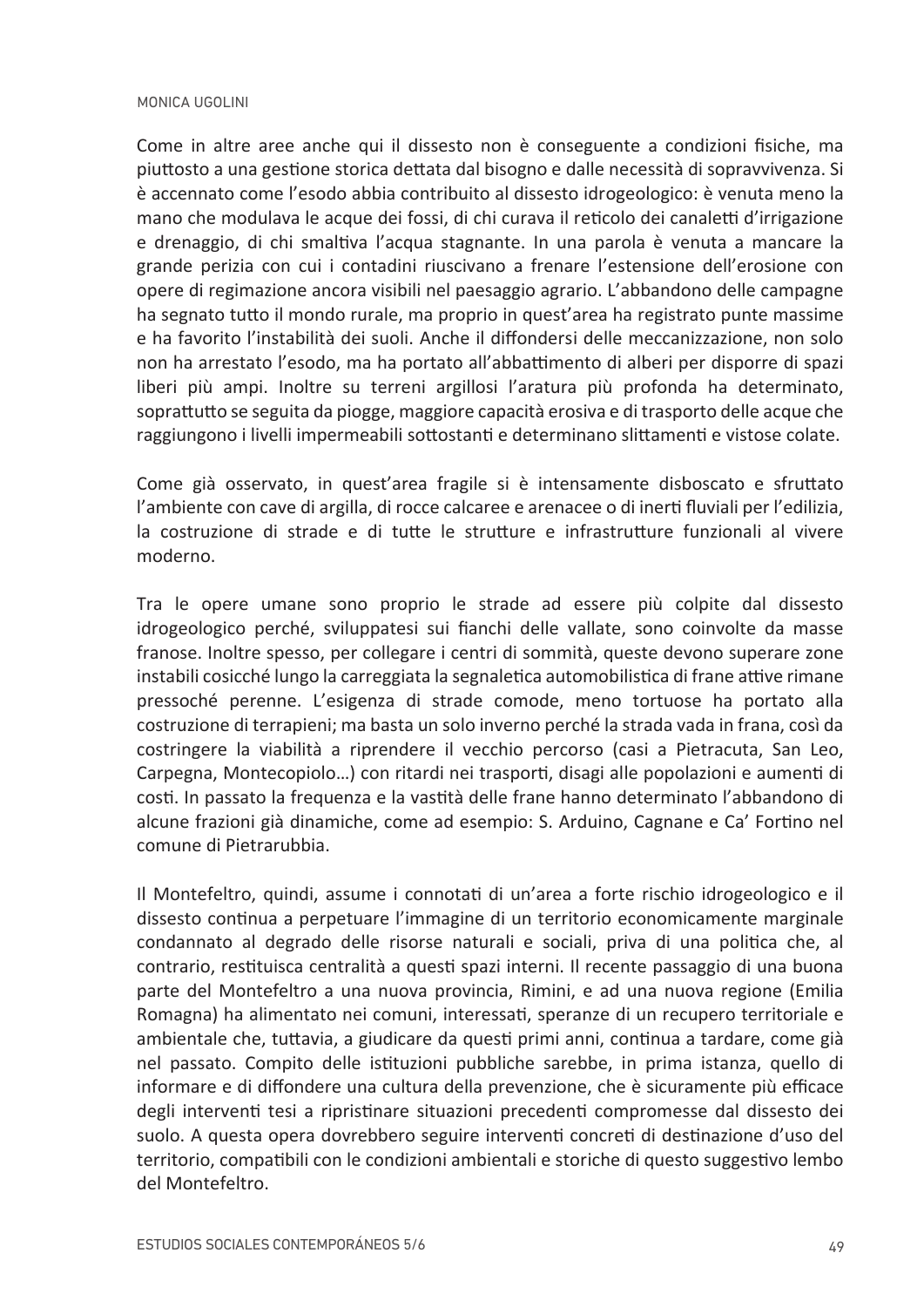## Conclusioni

Se è vero che il rischio idrogeologico è fortemente condizionato dall'uomo e dalle continue modifiche apportate al territorio, la prevenzione deve cominciare proprio dal cambiamento delle logiche umane mosse dall'interesse economico e non a perseguire il bene del pianeta che poi è anche il bene stesso dell'umanità.

In Italia dal 1944 al 2009 per danni prodotti da frane si sono spesi 52 miliardi di euro. Cifra enorme, se paragonata a quella richiesta da geologi e autorità di bacino per la messa in sicurezza di tutto il territorio nazionale, che ammonterebbe a 40 milioni di euro.

Nonostante da tempo gli organi di stampa, sollecitati da associazioni naturalistiche, abbiano posto in luce i rischi derivati dall'abuso edilizio lungo i fiumi e nelle aree golenali e dal disboscamento selvaggio, si continua a non ricorrere alla prevenzione con la motivazione di alti costi, quando gli interventi di emergenza sono assai più dispendiosi in termini economici e di tributo di vite umane: una prevenzione corretta sarebbe in grado di far risparmiare denaro, potrebbe contribuire a creare occupazione e quindi favorire il rilancio economico.

Nonostante le continue sollecitazioni alla prevenzione, secondo Legambiente, di fronte ad un pericolo, solo il 29% delle amministrazioni afferma di essere intervenuta per ridurre il rischio idrogeologico. Nel Bel Paese da tempo c'è assenza di efficaci strumenti di pianificazione e, al contrario, sono stati concessi troppi condoni quando il compito della politica e degli amministratori, in realtà, sarebbe quello di investire in interventi di sicurezza e di qualità, di controllare e vietare costruzioni e scavi su terreni instabili e, se necessario, programmare interventi anche più drastici, come l'abbattimento di fabbricati abusivi e la delocalizzazione di strutture a rischio.

Alla base di tutto ciò sarebbe necessario promuovere la corretta gestione dei bacini idrografici attraverso il ripristino degli equilibri idrogeologici ed ambientali, in particolare la sistemazione del reticolo drenante, la rinaturazione degli ecosistemi più importanti, la manutenzione ordinaria e straordinaria dei bacini idrografici. Sarebbero urgenti la risagomatura degli argini, la creazione di golene allagabili, la costruzione di casse di espansione, gli interventi di ripristino e recupero ambientale con opere di drenaggio superfiale: canalette e fossi di guardia. Andrebbe effettuato il drenaggio profondo in grado di allontanare l'acqua nel sottosuolo con trincee, pozzi e gallerie.

Con ciò, è ben evidente, non si può e non si vuole rallentare il progresso, ma conciliare bisogni e possibilità di soddisfarli in modo avveduto e sostenibile. E questo sarebbe veramente un progresso, anzi il progresso.

A tal proposito la disciplina geografica scienza del territorio, dall'approccio multifattoriale e interattivo per eccellenza può far molto, e proprio perché riesce a individuare, interpretare e soprattutto correggere i meccanismi che determinano scelte sbagliate. Tale disciplina scioglie le complessità, spiega le interazioni tra società umane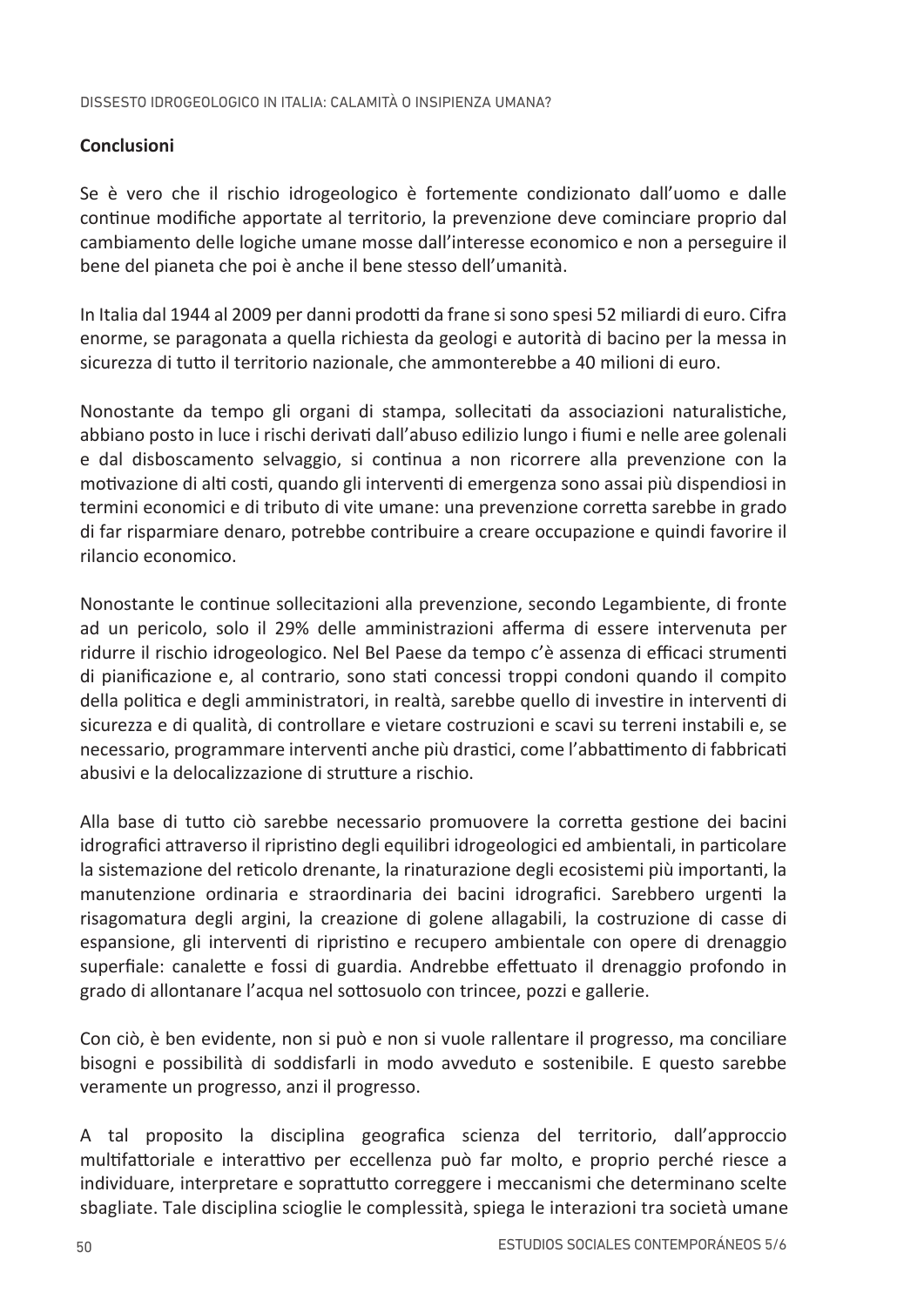#### MONICA UGOLINI

ed ecosistemi; è da tempo consapevole che gli uomini potrebbero ottenere assai di più se riuscissero ad adeguare le aspirazioni sociali ai processi fisici e se potessero meglio comprendere e gestire gli interventi che comportano il consumo o il degrado di risorse.

Per il geografo il territorio è un sistema complicato e unitario, una realtà integrata e fragile sicché ciò che avviene in un luogo produce effetti nel vicino e nel lontano, nel presente e spesso nel futuro.

E' forse tra le discipline territoriali la più idonea e in grado di progettare una funzionale e corretta pianificazione, perché transdisciplinare, capace quindi di dialogare e collaborare con le competenze di altri studiosi, di individuare le aree a rischio, scoprire i legami stretti tra i fatti umani e gli elementi fisici del territorio, alla piccola scala e alla grande scala. Grazie alla cartografia può predisporre carte, studiare, valutare e prevedere l'evoluzione degli eventi, contribuire al controllo, garantire più sicurezza e quindi una più soddisfacente qualità della vita.

E' una disciplina informativa, ma soprattutto formativa, che spinge all'azione, che riesce a decritare i messaggi di una realtà complessa, che educa alla responsabilità, al coinvolgimento personale, alla solidarietà internazionale, alla comprensione della diversità e del cambiamento.

Tutto questo senza rinnegare lo sviluppo, il progresso economico, ma a condizione che questo avvenga secondo principi e finalità sostenibili.

## **REFERENCIAS BIBLIOGRÁFICAS**

AVERSANO V., RUGGIERO G. (cur.), Montagna assassing o vittima?, Laveglia, Salerno, 2000.

APAT, Rapporto sulle frane in Italia: il Progetto IFFI: metodologia, risultati e rapporti regionali, APAT, Agenzia per la protezione dell'ambiente e per i servizi tecnici, Roma, Apat, 2007.

BENEDINI M., GISOTTI G., Il dissesto idrogeologico: effetti e interventi e difesa del suolo, Nis, Roma, 1987.

Servizio Geologico Nazionale, Dissesto geologico e geoambientale in Italia dal *dopoquerra al 1990*, Roma, 1992.

Legambiente, Protezione Civile, Ecosistema Rischio, Monitoraggio sulle attività delle amministrazioni comunali per la mitigazione del rischio idrogeologico, Dicembre, 2011.

PERSI P., Ugolini M., "Vecchi e nuovi paesaggi agrari nel Montefeltro", in Cencini C., Federzoni L., Menegatti B. (cur.), Una vita per la Geografia. Scritti in ricordo di Piero Dagradi, Pàtron Bologna, 2009, pp. 269-284.